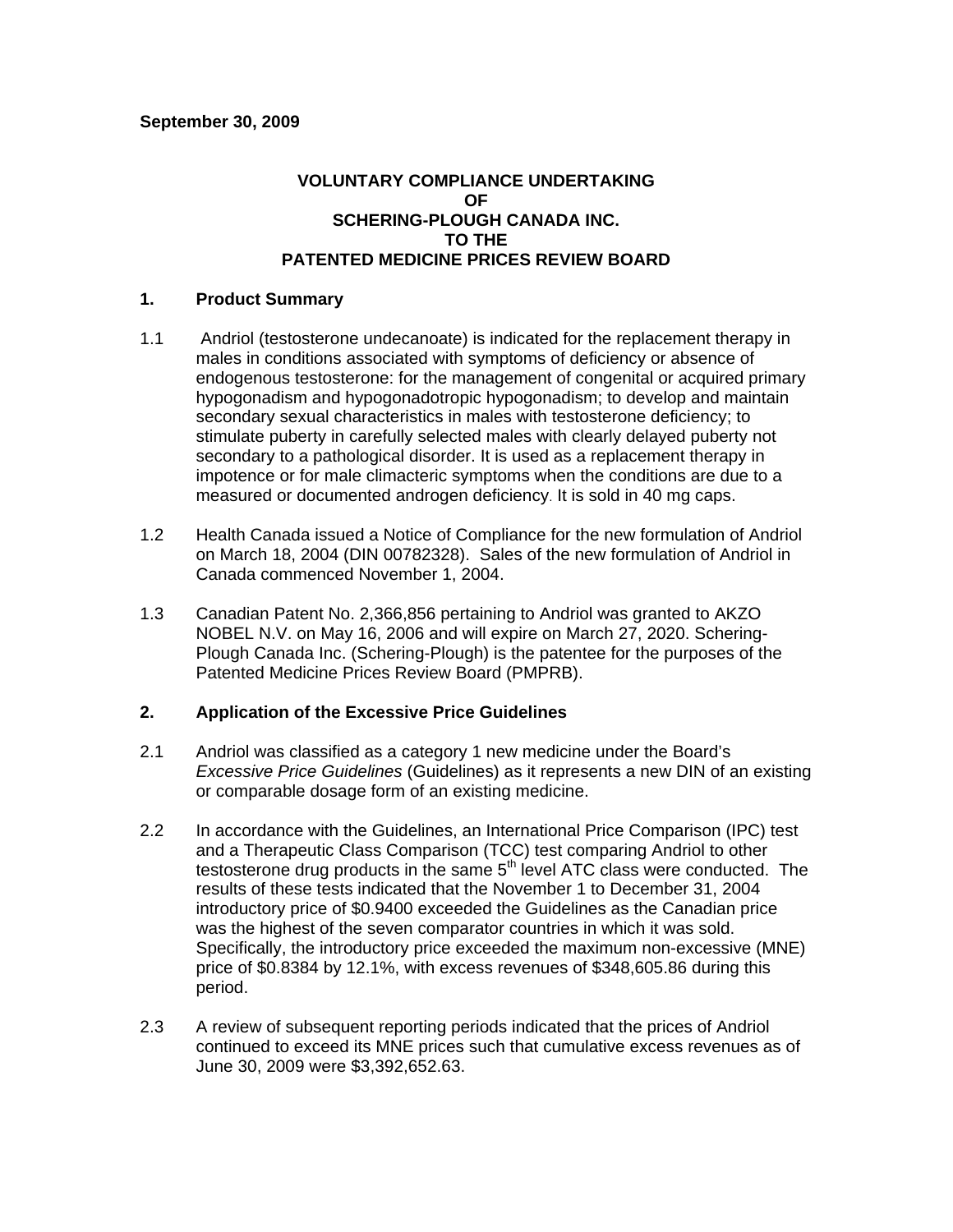## **3. Position of Patentee**

3.1 This Voluntary Compliance Undertaking (VCU) constitutes no admission by Schering-Plough that the price of Andriol is or was excessive for purposes of the *Patent Act.* 

# **4. Terms of the Voluntary Compliance Undertaking**

- 4.1 In order to comply with the Guidelines, Schering-Plough agrees to undertake the following:
	- 4.1.1 To agree that the 2004 to 2009 MNE prices of Andriol are as follows:

2004 \$0.8384 2005 \$0.8568 2006 \$0.8745 2007 \$0.8929 2008 \$0.9133 2009 \$0.9313

- 4.1.2 To offset excess revenues received from November 1, 2004 to December 31, 2004 by making a payment to Her Majesty in right of Canada in the amount of \$348,605.86 within 30 days of the acceptance of this VCU;
- 4.1.3 To provide a discount of 21.25% against the 2009 MNE price to all customers within 30 days of the acceptance of this VCU and to maintain this discount until December 31, 2010;
- 4.1.4 In the event that the full amount of the excess revenues has not been offset by December 31, 2010, to make a further payment to Her Majesty in right of Canada within 30 days of the filing of the July to December 2010 price and sales data in accordance with the Patented Medicines Regulations for such further amount, to be calculated by Board Staff;
- 4.1.5 Effective January 1, 2011 the price of Andriol may return to the 2009 MNE price set out in paragraph 4.1.1 above. Non-excessive average prices for subsequent years will be calculated based on a 2010 nonexcessive average price of \$0.9313. The highest IPC test will also apply;
- 4.1.6 Within 15 days of acceptance of this VCU, to provide notification to customers of this discount, and that it is the result of an undertaking to the PMPRB, to provide a reference to the PMPRB Web site for the complete text of the VCU in this notification, and to provide copies of such notifications to Board Staff;
- 4.1.7 To file evidence with Board Staff within 30 days of the acceptance of this VCU that the discount to all customers is in place in a manner consistent with the terms of this VCU; and